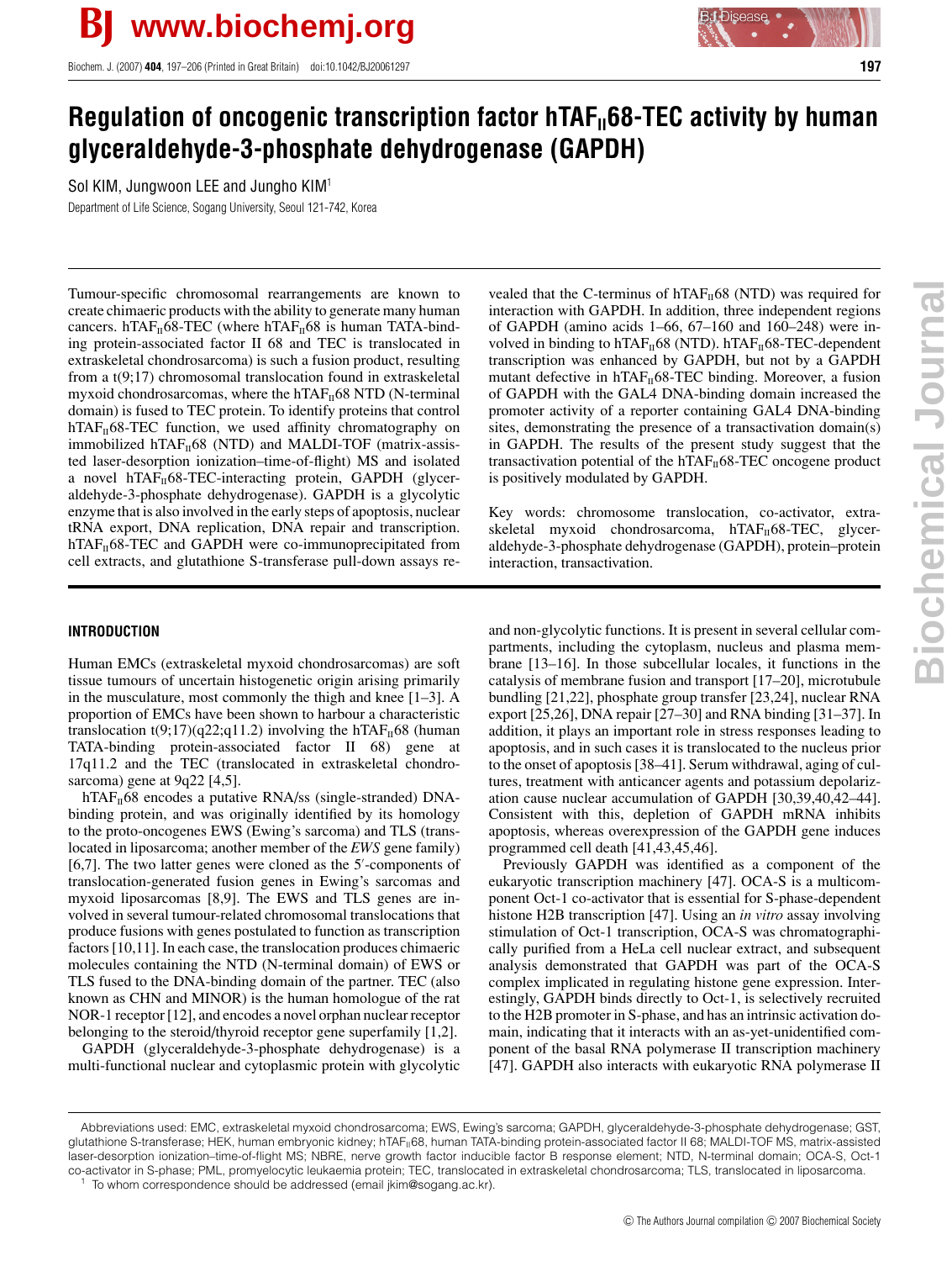[48,49] and with PML (promyelocytic leukaemia protein) [50]. It has been reported that the PML nuclear bodies associate with transcriptionally active genomic regions [51].

hTAF $_{\text{II}}$ 68 (NTD) is believed to act as a transactivation domain for  $hTAF<sub>II</sub>68-TEC$  oncoprotein. To search for binding partners that control hTAF $_{II}$ 68-TEC function *in vivo*, we performed GST (glutathione S-transferase) pull-downs in HEK (human embryonic kidney)-293T cell lysates, followed by MALDI-TOF (matrix-assisted laser-desorption ionization–time-of-flight) MS, and identified GAPDH as a binding partner. We confirmed the interaction between hTAF<sub>II</sub>68-TEC and GAPDH *in vitro* using bacterially expressed fusion proteins and *in vivo* using immunoprecipitation and Western blot analysis. In transient transfection assays, the transcriptional activity of  $hTAF<sub>II</sub>68-TEC$ was stimulated by GAPDH, but not by a GAPDH mutant defective in hTAF $_H$ 68-TEC binding. In addition, fusion of GAPDH to the GAL4 DNA-binding domain produced a chimaera capable of transactivating a reporter gene containing GAL4-binding sites, indicating that GAPDH is a potential transcriptional coactivator. These data demonstrate that  $hTAF_{II}68-TEC$ -mediated transcriptional activation is positively regulated by GAPDH.

#### **MATERIALS AND METHODS**

# **Materials and general methods**

Restriction endonucleases, polynucleotide kinase, calf intestinal alkaline phosphatase, the Klenow fragment of DNA polymerase I and T4 DNA ligase were purchased from New England Biolabs. Plasmid DNA preparation, restriction enzyme digestion, agarose gel electrophoresis of DNA, DNA ligation, bacterial transformation and SDS/PAGE of proteins were carried out using standard methods [52]. PCR amplification products were sequenced by the chain termination method, using double-stranded DNA templates, to ensure the absence of mutations.

#### **Isolation of hTAF**<sub>11</sub>68-TEC complexes and MS

For affinity purification of  $hTAF_{II}68-TEC$ -associated proteins, a GST–hTAF $_{II}$ 68 (NTD) was constructed as described below. Pull-downs were carried out in binding buffer [50 mM Tris/HCl (pH 8.0), 1% Nonidet P40, 2 mM EDTA, 150 mM NaCl, 1 mM DTT (dithiothreitol) and  $1 \times$  Complete Protease Inhibitor Cocktail (Roche Diagnostics)] as described previously [53], using HEK-293T lysates. Beads were collected by brief centrifugation (12 000 *g* for 10 s at 4 *◦*C) and washed four times with wash buffer (same composition as the binding buffer minus the  $1 \times$  Complete Protease Inhibitor Cocktail). Bound proteins were eluted with SDS/PAGE sample buffer and subjected to SDS/PAGE. Gels were stained with Coomassie Blue for MALDI-TOF MS [54].

# **Plasmid construction**

The construction of GST–hTAF $_{II}$ 68 (NTD) [55] and GST–EWS (NTD) has been previously described [56]. For Tag2A/Flag $hTAF<sub>II</sub>68-TEC$ , plasmid pSKII/hTAF<sub>II</sub>68-TEC was digested with BamHI and cloned into the same site of pCMV-Tag2A (Invitrogen). Details on the construction of GST–TLS (NTD), pcDNA3/GST and pcDNA3/GST–hTA $F_{II}$ 68 (NTD) have been given previously [55,56].

GST-fusion plasmids GST-hTAF $_H$ 68 (1–72) and GSThTAF $_{II}$ 68 (29–105) have been previously described [55]. For GST-hTAF $_{II}$ 68 (106–159), plasmid pGEX(4T-1)-hTAF $_{II}$ 68 (NTD) was amplified by PCR using primers 5'-hTAF<sub>II</sub>68-106 (5'-GA-TCGAATTCGACTATGGTCAACAAGAT-3 , EcoRI site under $lineed$ ) and  $3'-hTAF_{II}68-159$  (5'-GATCCTCGAGTCTTGTGT-

GTGGTGGCTG-3 , XhoI site underlined), digested with EcoRI and XhoI, and cloned into the same sites of pGEX (4T-1).

The six histidine-containing fusion plasmids  $(His)_{6}$ -GAPDH,  $(His)_6$ -GAPDH  $(1-66)$ ,  $(His)_6$ -GAPDH  $(67-160)$ ,  $(His)_6$ -GAPDH (160–248) and  $(His)_{6}$ -GAPDH (217–335) were generated using the following steps. (i) For  $(His)_{6}$ -GAPDH, plasmid pcDNA3/GAPDH was digested with BamHI and EcoRI and cloned into the same sites of pTag3B (Stratagene). This in turn was digested with SacI and KpnI and cloned into the same sites of  $pTRC-HisB$  (Invitrogen). (ii) For  $(His)_6$ -GAPDH (1–66),  $pTRC-$ HisB/GAPDH was digested with HindIII and self-ligated with DNA ligase. (iii) For  $(His)_6$ -GAPDH  $(67-160)$ , GAPDH  $(67-160)$ was amplified from pcDNA3/GAPDH by PCR using primers 5'-GAPDH-67 (5 -GATCGGATCCAAGCTTGTCATCAATGGA-3 , BamHI site underlined) and 3 -GAPDH-160 (5 -GATCGAA-TTCCAGGGGTGCTAAGCAGTT-3 , EcoRI site underlined), digested with BamHI and EcoRI, and cloned into the same sites of pTrc-HisA. (iv) For  $(His)_{6}$ -GAPDH (160–248), GAPDH (160–335) was amplified from pcDNA3/GAPDH by PCR using primers 5'-GAPDH-161 (5'-GATCGGATCCGCCAAGGTCAT-CCATGAC-3 , BamHI site underlined) and 3 -GAPDH-335 (5'-GATCGAATTCTTACTCCTTGGAGGCCAT-3' EcoRI site underlined), digested with BamHI and EcoRI, and cloned into the same sites of pTrc-HisA to generate pTrc-HisA/GAPDH (160– 335). This in turn was digested with XbaI and EcoRI, blunted with Klenow, and self-ligated with DNA ligase. (v) For  $(His)_6$ -GAPDH (217–335), GAPDH (217–335) was amplified from pcDNA3/ GAPDH by PCR using primers 5'-GAPDH-217 (5'-GATCGGA-TCCGTGGGCAAGGTCATCCCT-3 , BamHI site underlined) and 3'-GAPDH-335 (5'-GATCGAATTCTTACTCCTTGGAGG-CCAT-3 , EcoRI site underlined), digested with BamHI and EcoRI, and cloned into the same sites of pTRC-HisA.

The reporter plasmid  $p(B1a)^8$ -Luc has been previously described [55]. For Tag3B/GAPDH, pGEX (4T-1)/GAPDH was digested with BamHI and XhoI and cloned into the same sites of Tag3B. For Tag3B/GAPDH (217–335), pTRC-HisA/GAPDH (217–335) was digested with BamHI and EcoRI and cloned into the same sites of Tag3B.

# **Subcellular localization of GAPDH**

Subcellular fractions were prepared essentially as described by Dignam [57]. Nuclear and cytoplasmic fractions were boiled in 2% SDS for 10 min and the insoluble material was removed by centrifugation in a microcentrifuge at 12 000 *g* for 10 min at 4 *◦*C. Equivalent amounts of each supernatant on a cell basis were fractionated by SDS/PAGE, transferred to PVDF membranes and probed with the indicated antibodies. Immunocytochemical analyses were performed as previously described [55]. Briefly, HeLa, COS-7 and C28/I2 human juvenile costal chondrocyte cells (provided by Dr M. Goldring, Hospital for Special Surgery, Cornell Medical College in New York City, NY, U.S.A.) were plated on glass coverslips and transfected with pTag2A/Flag-hTAF $_{II}$ 68-TEC plasmid. After transfection (48 h), the cells were washed in PBS and fixed for 10 min at −20 °C with acetone/methanol (1:1, v/v). To detect hTAF<sub>II</sub>68-TEC and GAPDH, we used primary antibodies for Flag-tagged hTAF $_{II}$ 68-TEC antibody (M2; Sigma) and GAPDH (V-18; Santa Cruz Biotechnology) respectively. The subcellular distribution of  $hTAF<sub>II</sub>68-TEC$  or GAPDH was examined using a confocal laser scanning microscope (LSM5 Pascal, Carl Zeiss Co).

# **Purification of six histidine-tagged GAPDH mutant proteins**

Recombinant six histidine-tagged GAPDH proteins were purified as described in [53]. The elution profiles of GAPDH mutant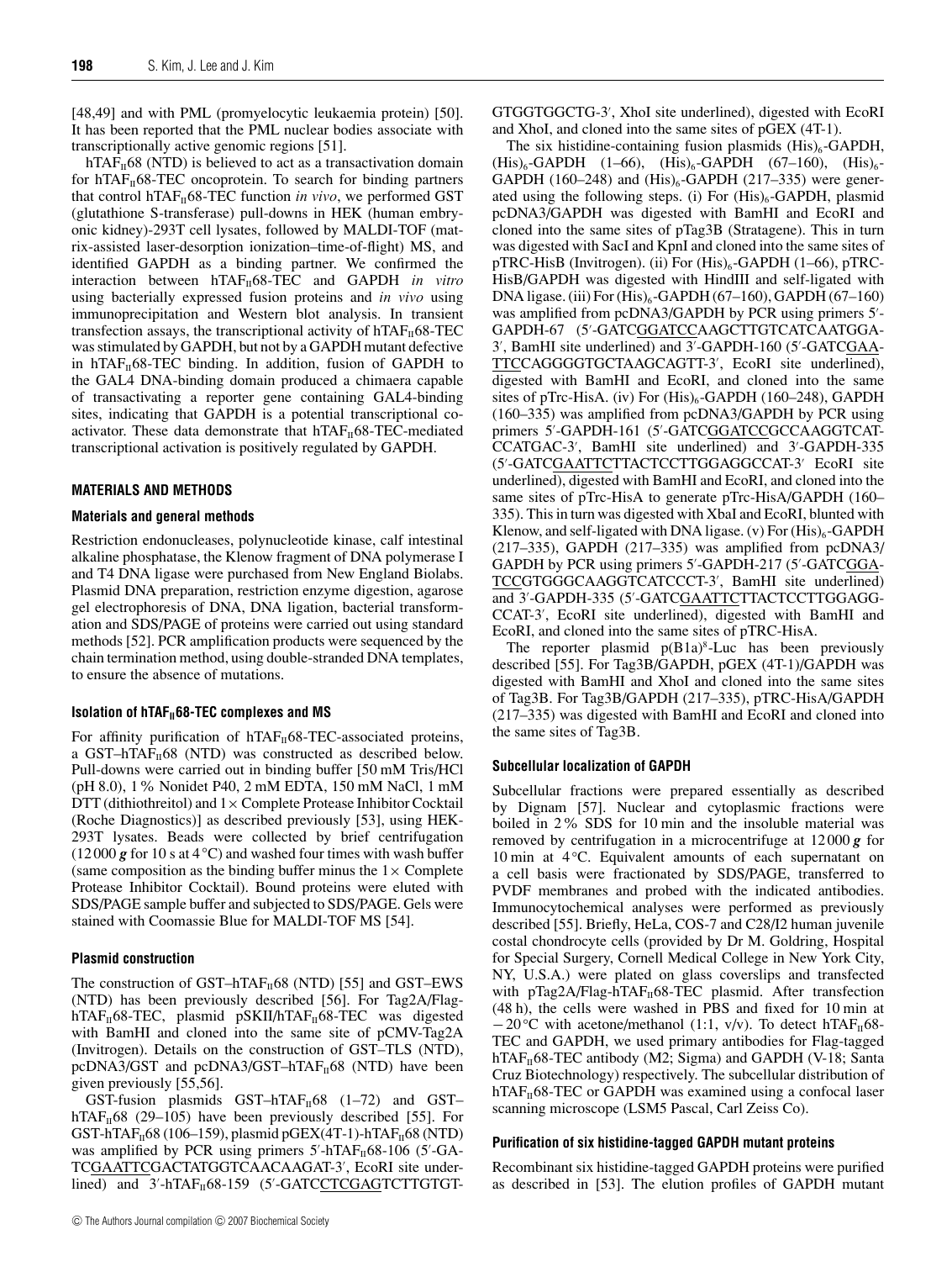

#### **Figure 1** Identification of GAPDH as an hTAF<sub>II</sub>68-TEC-associated protein

(A) SDS/PAGE of hTAF<sub>II</sub>68 (NTD) complexes isolated from HEK-293T cells. Total HEK-293T cell lysates were incubated with either GST or a GST-fusion protein containing the NTD of hTAF<sub>II</sub>68 (indicated above the panel). Complexes were resolved by SDS/PAGE (15 % gels) and stained with Coomassie Blue. Molecular mass markers are shown on the left; they are derived from prestained protein standards (broad range; New England Biolabs). The band investigated in this analysis is indicated by the arrow to the right. Lane 1, molecular mass marker; lane 2, GST; lane 3, GST plus cell lysate; lane 4, GST–hTAF<sub>II</sub>68 (NTD); lane 5, GST–hTAF<sub>II</sub>68 (NTD) plus cell lysate. (B) Peptide sequences of GAPDH identified by MALDI-TOF analysis. The GAPDH peptides matched by MALDI-TOF are shown with amino acid numbers displayed at both ends. (C) Association of hTAF<sub>II</sub>68 (NTD) with GAPDH. HEK-293T cell lysate was incubated with either GST–hTAF<sub>II</sub>68 (NTD) or GST. After affinity-selection, the pellets from GST pull-down assays were analysed by SDS/PAGE (15% gels), and bound GAPDH was detected with anti-GAPDH antibody (MAB374; Chemicon) and chemiluminescence (Perkin Elmer Life Science). The positions of the molecular mass markers are indicated on the left-hand side, and the GAPDH band is indicated by the arrow on the right-hand side. Lane 1, GST; lane 2, GST plus cell lysate; lane 3, GST–hTAF<sub>II</sub>68 (NTD); lane 4, GST–hTAF<sub>II</sub>68 (NTD) plus cell lysate. IB, immunoblotting; Ab, antibody.

proteins were monitored by Western blot analysis using the monoclonal Xpress antibody (Invitrogen).

# **GST pull-down assays, co-affinity precipitations and co-immunoprecipitations**

GST pull-down assays were performed as described previously [53]. Co-affinity precipitations and co-immunoprecipitation assays were also performed as described in [53,56] and bound proteins were detected by immunoblotting [58].

# **Cell culture, electroporation and reporter assays**

HeLa, COS-7 or HEK-293T cells were maintained in DMEM (Dulbecco's modified Eagle's medium) supplemented with 10% heat-inactivated fetal calf serum (Hyclone), penicillin and streptomycin. Cells were transiently transfected with plasmids by electroporation using the Gene Pulser II RF module system according to the manufacturer's instructions (Bio-Rad). Luciferase assays were performed using the Promega Luciferase Assay System or Dual-luciferase Assay System (Promega). *Renilla* luciferase activities were used to normalize transfection efficiencies.

#### **RESULTS**

#### **Identification of GAPDH as an hTAF**<sub>II</sub>68-TEC-interacting protein

To isolate potential regulators of the  $h_{\text{TAF}_{II}}(68\text{-TEC})$  oncoprotein, we used MS to identify proteins associating with it. Bacterially expressed GST or GST–hTAF $_{II}$ 68 NTD-fusion proteins immobilized on glutathione–Sepharose beads were mixed with HEK-293T cell extracts. After extensive washing, bound proteins were eluted with sample buffer and analysed by SDS/PAGE and Coomassie Blue staining. Two proteins, of ∼34 kDa (denoted by an arrow) and ∼24 kDa (denoted by an asterisk), were visible on the Coomassie Blue-stained gel (Figure 1A). The 24 kDa species was present in eluates from both the GST and GST–hTAF $_{II}$ 68 (NTD) affinity matrices (Figure 1A, lanes 3 and 5) and was not observed if the HEK-293T cell extract was omitted from the GST or GST–hTAF $_{II}$ 68 (NTD) beads (Figure 1A, lanes 2 and 4). This suggested that the 24 kDa protein species was not specifically retained by hTAF $_{II}$ 68 (NTD), and this species was not further characterized. The 34 kDa protein species was observed in eluates from the GST–hTAF $_{II}$ 68 (NTD) beads (Figure 1A, lane 5), not from the column that had GST coupled to it and had been exposed to HEK-293T cell extracts (Figure 1A, lane 3), and not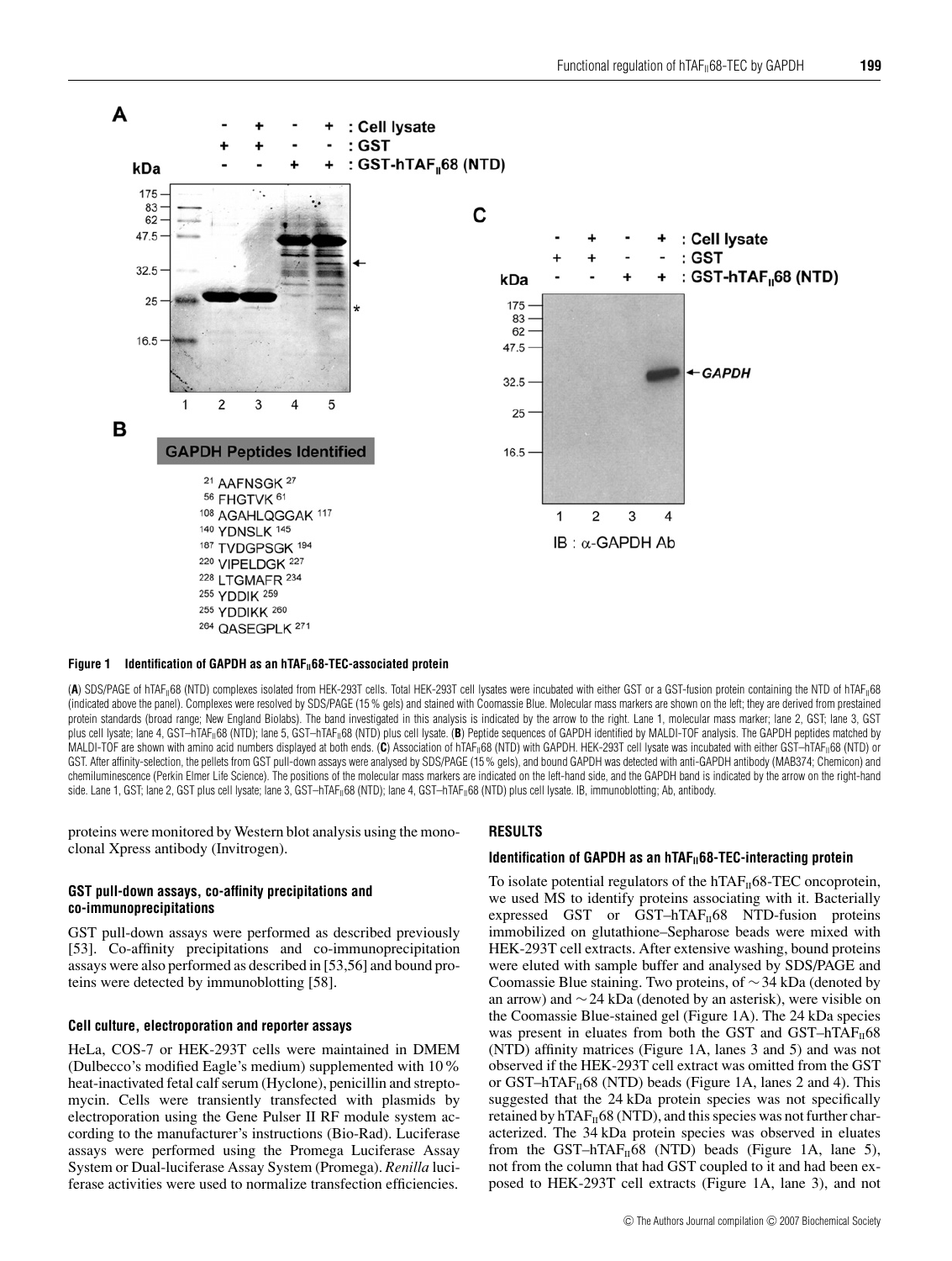

#### **Figure 2 Binding of GAPDH to hTAFII68 (NTD) in vitro**

(A) Specific association of hTAF<sub>II</sub>68 (NTD) with GAPDH. GST-fusion proteins containing the NTDs of hTAF<sub>II</sub>68, EWS or TLS were incubated with cell lysates. An aliquot of the inputs (20 %) and the pellets from the various pull-downs were analysed on SDS/PAGE (15 % gels) and bound GAPDH protein was detected using an anti-GAPDH antibody (MAB374). The identities of the GST-fusion proteins are indicated above the panel. The positions of the molecular mass markers are indicated on the left-hand side. GAPDH is indicated by an arrow on the right-hand side. Three independent experiments were performed, all of which gave similar results. Lane 1,  $20\%$  input; lane 2, GST alone; lane 3, GST-hTAF $_{\parallel}$ 68 (NTD); lane 4, GST-EWS (NTD); lane 5, GST–TLS (NTD). IB, immunoblotting; Ab, antibody. (**B**) Quantitation of the GST-fusion proteins used in the GST pull-down assays. The GST-fusion proteins utilized in the pull-down assays were fractionated by SDS/PAGE (15 % gels) and visualized by Coomassie Blue staining. Three independent experiments were performed, all of which gave similar results. Lane 1, GST alone; lane 2, GST-hTAF<sub>II</sub>68 (NTD); lane 3, GST-EWS (NTD); lane 4, GST-TLS (NTD).

in eluates from  $GST-hTAF_{II}68$  (NTD) beads that had not been exposed to HEK-293T cell extracts (Figure 1A, lane 4). These results indicated that the ∼34 kDa protein species was specifically retained by and eluted from the GST–hTAF $_{II}$ 68 (NTD) affinity matrix. The band was extracted from the gel matrix by trypsin digestion and analysed by MALDI-TOF MS, revealing peptides derived from GAPDH (Figure 1B). Binding to GAPDH was confirmed by Western blot analysis using a monoclonal anti-GAPDH antibody (Figure 1C).

#### **hTAFII68-TEC interacts with GAPDH in vitro and in vivo**

The *in vitro* interaction between hTAF $_{II}$ 68-TEC and GAPDH was further investigated using GST-fusion proteins containing the NTDs of hTAF $_{II}$ 68 and its homologues, such as EWS and TLS. As shown in Figure 2(A), approximately 30% of input GAPDH protein was retained on  $hTAF<sub>II</sub>68$  (NTD)-conjugated Sepharose beads. However, neither EWS (NTD) nor TLS (NTD) was able to bind GAPDH (Figure 2A, lanes 4 and 5) suggesting that GAPDH binds differentially to the NTDs of TET (hTAF $_{II}$ 68, EWS and TLS) family members. This provides a molecular criterion for distinguishing between them. As GAPDH did not bind to GST alone (Figure 2A, lane 2), the interaction was considered to be specific. The amounts of GST-fusion proteins utilized in this assay were fractionated on SDS/PAGE (15% gels) and visualized by Coomassie Blue staining which revealed that similar amounts of protein had been used in the pull-down assay (Figure 2B).

To determine whether the interaction between hTAF $_{II}$ 68 (NTD) and GAPDH occurred *in vivo*, we performed co-affinity precipitations following transfection of COS-7 cells with an expression vector driving the synthesis of hTAF $_H$ 68 (NTD). For these assays, mammalian expression vectors containing the NTD of  $h_{\text{TA}}F_{\text{II}}68$ fused to GST [pcDNA3/GST-hTAF $_H$ 68 (NTD)] and the GST domain alone (pcDNA3/GST) were transfected into COS-7 cells. The cells were lysed 48 h after transfection and the fusions were incubated with glutathione beads. Immunoblotting of the eluates with an anti-GAPDH antibody revealed that endogenous GAPDH was co-precipitated with GST–hTAF $_{II}$ 68 (NTD), but not with



#### **Figure 3** Association of hTAF<sub>II</sub>68-TEC with GAPDH in vivo

(A) Co-affinity purification of hTAF<sub>II</sub>68 (NTD) with GAPDH from COS-7 cells. After transfection (48 h) of COS-7 cells with 10 µg of either pcDNA3/GST or pcDNA3/GST–hTAF<sub>II</sub>68 (NTD), cell extracts were prepared as described in the Materials and methods section and affinity-precipitated with glutathione–Sepharose beads. After fractionation by SDS/PAGE (15 % gels), the proteins were analysed by Western blot with an anti-GAPDH antibody (MAB374). The identities of the transfected DNAs are indicated above the panel. The positions of the molecular mass markers are indicated on the left-hand side and the position of GAPDH is indicated by the arrow on the right-hand side. Three independent experiments were performed, all of which gave similar results. AP, affinity precipitation; IB, immunoblotting; Ab, antibody. (B) Co-immunoprecipitation of hTAF<sub>II</sub>68-TEC and GAPDH in vivo. After transfection (48 h) of HeLa cells with 10 µg of either Tag2A or Tag2A/Flag-hTAF<sub>II</sub>68-TEC, cell extracts were immunoprecipitated with an anti-Flag antibody (M2), resolved by SDS/PAGE (15% gels), and probed with an anti-GAPDH antibody (MAB374). The identities of the transfected DNAs are indicated above the panel. The positions of the molecular mass markers are indicated on the left-hand side, and the positions of IgG and GAPDH are indicated by arrows on the right-hand side. Three independent experiments were performed, all of which gave similar results. IP, immunoprecipitation; IB, immunoblotting; Ab, antibody.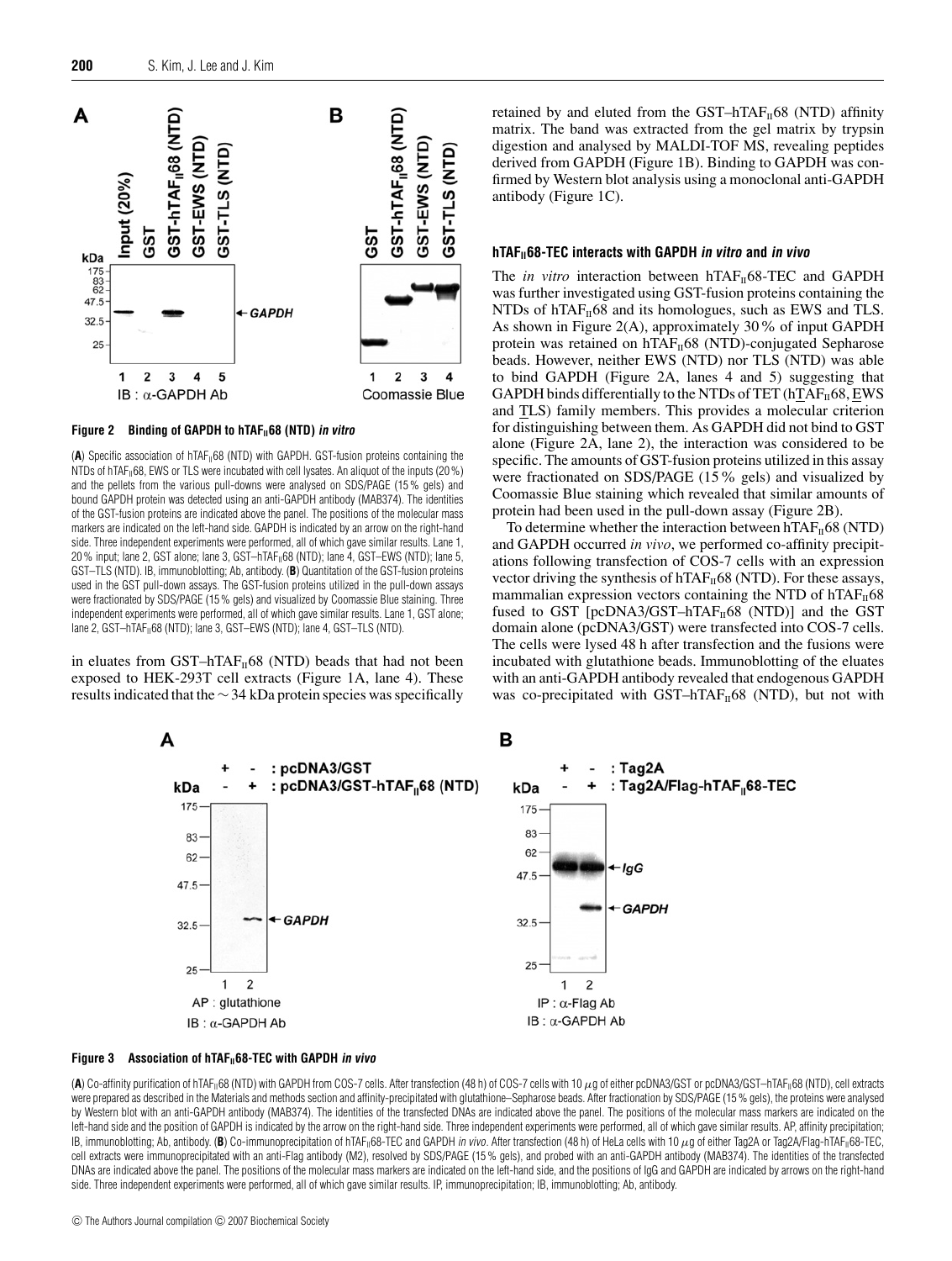





Figure 4 Mapping the hTAF<sub>11</sub>68 (NTD) region that interacts with GAPDH

(A) Schematic representation of the GST-hTAF<sub>II</sub>68 (NTD) fusion proteins and their ability to bind to GAPDH. Numbers refer to amino acid residues, and binding ability is indicated by + or  $-$ . (**B**) Strong binding of GAPDH to GST-hTAF<sub>II</sub>68 (106-159). Recombinant GST-hTAF<sub>II</sub>68 (NTD) deletion mutants were incubated with HEK-293T cell lysates. Following GST pull-down assays, the bound proteins were eluted with SDS loading buffer and analysed by Western blotting with an anti-GAPDH antibody. The positions of molecular mass markers and of GAPDH are indicated. Three independent experiments were performed, all of which gave similar results. Lane 1, 20% input; lane 2, GST alone; lane 3, GST-hTAF $_{11}$ 68 (NTD); lane 4,  $GST - hTAF_{II}68$  (1-72); lane 5,  $GST - hTAF_{II}68$  (29-105); lane 6,  $GST - hTAF_{II}68$  (106-159). IB, immunoblotting; Ab, antibody. (C) Coomassie Blue staining of the GST-hTAF<sub>II</sub>68 deletions. The amounts of GST-fusion proteins utilized in these assays were fractionated on SDS/PAGE (15 % gels) and visualized by Coomassie Blue staining. Lane 1, GST alone; lane 2, GST–  $hTAF_{II}68$  (NTD); lane 3, GST-hTAF<sub>II</sub>68 (1-72); lane 4, GST-hTAF<sub>II</sub>68 (29-105); lane 5, GST-hTAF<sub>II</sub>68 (106-159).

GST alone (Figure 3A). These results demonstrate that  $hTAF_{II}68$ (NTD) and GAPDH can associate *in vivo*.

To further examine whether the  $hTAF_{II}68-TEC$  chimaeric protein and GAPDH associate in mammalian cells, we performed immunoprecipitation experiments with cell extracts of transiently transfected HeLa cells. The cells were lysed 48 h after transfection with expression vectors Tag2A/Flag-hTAF $_H$ 68-TEC or Tag2A, and immunoprecipitated with an  $\alpha$ -Flag antibody (M2). The eluates were immunoblotted with an anti-GAPDH antibody (MAB374; Chemicon) and GAPDH was found to co-precipitate specifically with  $hTAF_{II}68-TEC$  (Figure 3B). Similar results were obtained with COS-7 cells (results not shown). These results suggest that hTAF<sub>II</sub>68-TEC and GAPDH also associate *in vivo*.

# The C-terminal region of hTAF<sub>II</sub>68 (NTD) is involved **in the GAPDH interaction**

To define the domain within  $hTAF<sub>II</sub>68$  (NTD) required for the interaction with GAPDH, *in vitro* GST pull-down assays were performed with a series of  $hTAF_{II}68$  (NTD) deletion mutants. The structures of the mutants are shown schematically in Figure 4(A).

# A

B



#### **Figure 5 Involvement of at least three independent domains of GAPDH in** the interaction with hTAF<sub>II</sub>68 (NTD)

(**A**) Schematic representation of the deletion mutants of GAPDH and their ability to bind to hTAF<sub>II</sub>68 (NTD). Numbers refer to amino acid residues, and binding ability is indicated by  $+$ or −. (B) Binding of hTAF<sub>II</sub>68 (NTD) to GAPDH (1–66), GAPDH (67–160), GAPDH (160–248) and GAPDH (217–335). Deletion mutants of GAPDH containing six histidines were expressed in  $E.$  coli, purified with Ni<sup>2+</sup>-NTA–agarose resin, and incubated with either GST or GST-fusion hTAF<sub>II</sub>68 (NTD) bound to glutathione–Sepharose beads. An aliquot of the input and the pellets from the GST pull-down assays were analysed by SDS/PAGE (15 % gels), and bound GAPDH was detected by Western blotting. The positions of the GAPDH deletion mutants are indicated with arrows on the right-hand side. Three independent experiments were performed, all of which gave similar results. Lane 1, 10% input; lane 2, GST alone; lane 3, GST-hTAF<sub>II</sub>68 (NTD). IB, immunoblotting; Ab, antibody.

As shown in Figure 4(B), GAPDH strongly bound to GST– hTAF $_{II}$ 68 (NTD) (Figure 4B, lane 3) and GST-hTAF $_{II}$ 68 (106– 159) (Figure 4B, lane 6). However, the GST-fusions with  $hTAF<sub>II</sub>68$  $(1-72)$  (Figure 4B, lane 4) and hTAF<sub>II</sub>68 (29–105) (Figure 4B, lane 5) failed to bind, indicating that amino acids 106–159 of the  $hTAF<sub>II</sub>68$  (NTD) are necessary and sufficient for the interaction with GAPDH. The amounts of GST-fusion proteins utilized in this assay were fractionated on SDS/PAGE (15% gels) and visualized by Coomassie Blue staining which revealed that similar amounts of protein had been used in the pull-down assay (Figure 4C).

# **GAPDH contains at least three independent hTAF**<sup>168</sup> **(NTD)-interacting motifs**

To delineate the regions of GAPDH responsible for the interaction with hTAF $_{II}$ 68 (NTD), GAPDH (1–66), GAPDH (67–160), GAPDH (160–248) or GAPDH (217–335) were expressed as six histidine proteins in *Escherichia coli* and purified by Ni<sup>2+</sup>-NTA (Ni<sup>2+</sup>-nitrilotriacetate)–agarose resin (Figure 5A). In GST pull-down assays with GST or the GST-hTA $F_{II}$ 68 (NTD) fusion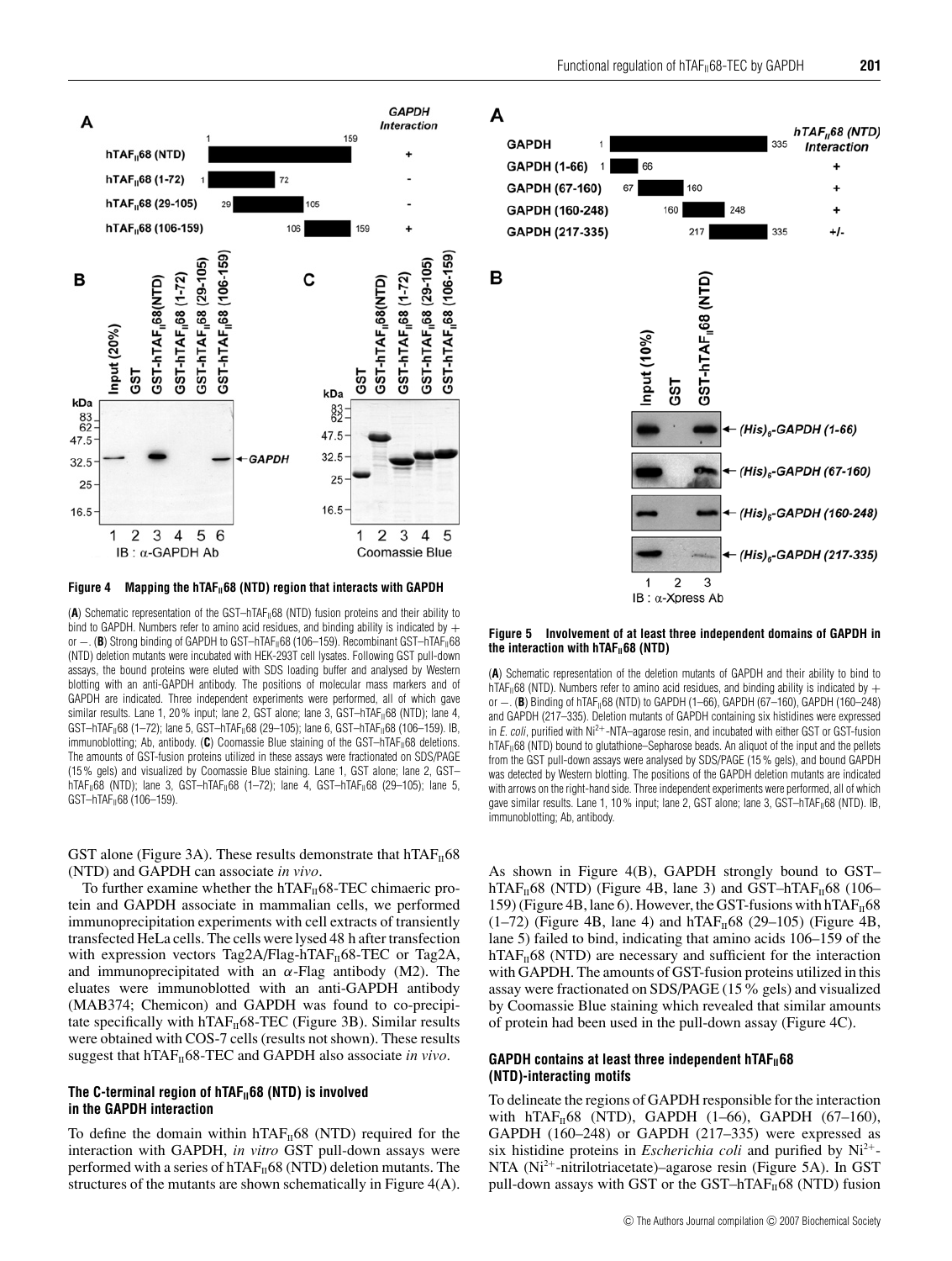

#### Figure 6 Co-localization of hTAF<sub>11</sub>68-TEC and GAPDH

(**A**) Subcellular localization of GAPDH in HeLa and COS-7 cells. To determine the subcellular location of GAPDH, HeLa and COS-7 cells were fractionated into nuclear and cytoplasmic preparations. Proteins were separated by SDS/PAGE (15 % gels) and detected by Western blotting using anti-GAPDH (MAB 374, upper panels) or anti-actin (I-19, lower panels) antibodies. Three independent experiments were performed, all of which gave similar results. IB, immunoblotting; Ab, antibody. (B) Subcellular distribution of hTAF<sub>II</sub>68-TEC and GAPDH. HeLa, COS-7, and human chondrocyte cells (C28/I2) grown on coverslips were transfected with a mammalian expression vector encoding Flag-tagged hTAF<sub>II</sub>68-TEC protein. The transiently transfected cells were fixed with an acetone/methanol mixture and incubated with primary antibodies for GAPDH (V-18) or Flag tag (M2). The subcellular distribution of GAPDH or hTAF<sub>II</sub>68-TEC was examined using a confocal laser scanning microscope (LSM5 Pascal, Carl Zeiss Co., Ltd.). The merged image (overlay) shows the co-localization. Three independent experiments were performed, all of which gave similar results.

protein, deletions of GAPDH containing amino acids 1–66, 67– 160 and 160–248 interacted strongly with  $hTAF<sub>II</sub>68$  (NTD), whereas GAPDH (217–335) interacted only weakly (Figure 5B). These result suggested that at least three sites (amino acids 1–66, 67–160 and 160–248) of GAPDH can bind to hTAF<sub>II</sub>68 (NTD) independently. The amounts of GST-fusion proteins utilized in this assay were fractionated on  $SDS/PAGE$  (15% gels) and visualized by Coomassie Blue staining, which revealed that similar amounts of protein had been used in the pull-down assay (Figure 2B).

#### hTAF<sub>11</sub>68-TEC co-localizes with a nuclear form of GAPDH

Since hTAF $<sub>II</sub>68-TEC$  is a nuclear protein [55], we wanted to</sub> establish the subcellular location of endogenous GAPDH. HeLa (Figure 6A, left panels) and COS-7 (Figure 6A, right panels) cells were lysed, and cytosolic and nuclear protein fractions were prepared and subjected to SDS/PAGE and Western blot analysis. As shown in Figure 6(A), GAPDH was present in both the cytoplasm and nucleus in HeLa and COS-7 cells. As a further control for the quality of the fractionation procedure, a cytoplasmic protein, actin [59], was detected only in the cytoplasmic fraction (Figure 6A, lower panel).

To confirm the hTAF<sub>II</sub>68-TEC–GAPDH interaction *in vivo* (Figure 3), we also performed immunofluorescence staining of the transfected cells. To do this we constructed a pTag2A/FlaghTAF $_{II}$ 68-TEC construct that expressed Flag-tagged hTAF $_{II}$ 68-TEC protein. In control HeLa cells not expressing  $hTAF<sub>II</sub>68-TEC$ , the majority of GAPDH protein was localized to the cytoplasm [Figure 6B(a), arrowheads]. A significant amount of GAPDH was

also detected in the nucleus, as previously reported [16,47,50]. However, in HeLa cells expressing hTAF $_H$ 68-TEC, the amount of nuclear GAPDH was as high as that of cytoplasmic GAPDH, suggesting that  $h\text{TAF}_{\text{II}}$ 68-TEC promotes translocation of GAPDH to the nucleus [Figure 6B(a), arrows]. Consistent with a previous report [55],  $hTAF<sub>II</sub>68-TEC$  protein localized to the nucleus in HeLa cells [Figure 6B(b)]. The overlay images indicated that hTAF $_{II}$ 68-TEC and GAPDH in the nucleoplasm partially overlapped [Figure 6B(c)]. Similar results were obtained in COS-7 and C28/I2 human chondrocyte cells [Figure 6B(d–i)]. Therefore we conclude that  $hTAF_{II}68-TEC$  and a nuclear form of GAPDH co-localize or are in close proximity, and that the formation of  $hTAF<sub>II</sub>68-TEC-GAPDH$  complexes results in a redistribution of GAPDH.

#### GAPDH modulates hTAF<sub>II</sub>68-TEC-dependent transactivation

To investigate the consequences of the  $h_{\text{TAF}_{II}}(68\text{-TEC}-\text{GAPDH})$ interaction, we measured the effect of GAPDH expression on transcriptional activation by  $hTAF_{II}68-TEC$ . This was performed in HeLa cells by examining gene expression from a luciferasebased reporter plasmid transfected along with Tag2A/hTAF $_{II}$ 68-TEC, with or without co-transfection of Tag3B/GAPDH. The structures of the reporter plasmid and the expression vectors used in this study are shown schematically in Figure 7(A). The introduction of  $hTAF_{II}68-TEC$  into HeLa cells activated transcription (up to ∼60-fold) from p(B1a)<sup>8</sup>-Luc, a reporter plasmid containing the TATA minimal promoter with eight NBREs (nerve growth factor inducible factor B response elements) [60] driving synthesis of *Renilla* luciferase (Figure 7B, open bars).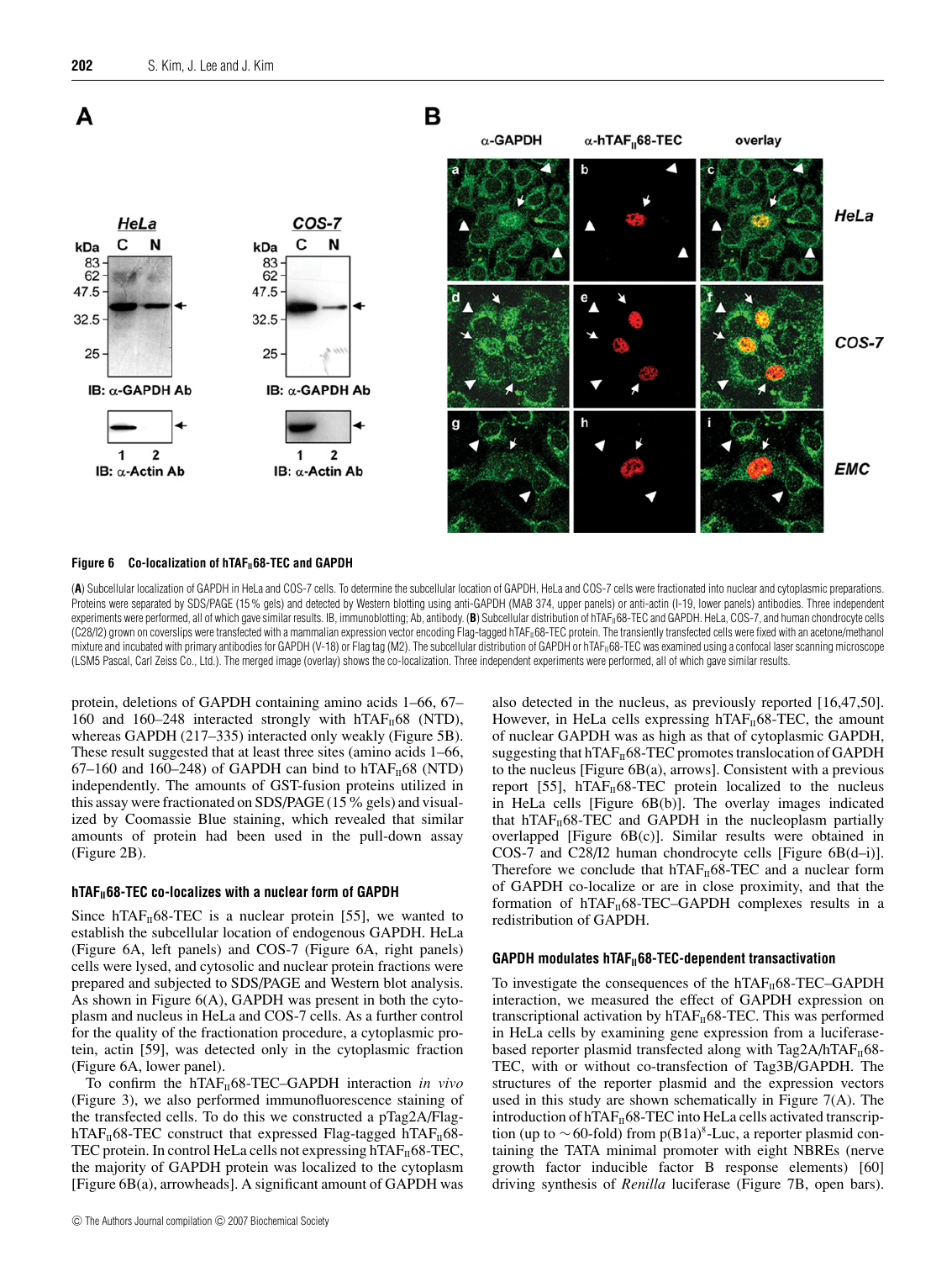

Figure 7 GAPDH enhances hTAF<sub>II</sub>68-TEC-mediated transcription

(A) Schematic representation of the reporter and expression plasmids used in the present study. The p(B1a)<sup>8</sup>-Luc reporter plasmid contains eight copies of NBRE upstream of a basal promoter-luciferase gene construct. The eight copies of hTAF<sub>II</sub>68-TEC recognition sites are indicated by solid bars, the TATA box is represented by an open box, and the luciferase gene is indicated by a solid box. The expression vectors driving the production of hTAF<sub>II</sub>68-TEC, GAPDH or GAPDH (217-335) are also shown. The positions of the first and last amino acids are indicated below each construct. CMV, cytomegalovirus promoter. (B) Stimulation of hTAF<sub>II</sub>68-TEC-mediated transactivation by GAPDH. Aliquots of hTAF<sub>II</sub>68-TEC (bars 1-4) were co-transfected into HeLa cells with 2 µg of empty vector (open bars) or GAPDH expression plasmid (black bars). After 48 h the cells were harvested and luciferase assays performed. The experiments were repeated three times, and the averages of two independent experiments are presented and error bars are shown. (C) A GAPDH (217–335) mutant lacking the hTAF<sub>II68</sub>-TEC-interacting domain does not stimulate hTAF<sub>II68</sub>-TEC-mediated transcriptional activation. HeLa cells were transfected with 1  $\mu$ g of p(B1a)<sup>8</sup>-Luc reporter plasmid, 5  $\mu$ g of hTAF<sub>1I</sub>68-TEC, and 5  $\mu$ g of GAPDH (217–335) or empty vector, and luciferase activity was assayed. Relative transcriptional activation values were calculated with hTAF<sub>II</sub>68-TEC taken as 100%. The experiments were repeated three times, and the average of two independent experiments are presented with error bars.

Interestingly, GAPDH augmented  $hTAF_{II}68-TEC$ -mediated transactivation up to  $\sim$  210-fold (Figure 7B, solid bars). These results indicated that GAPDH can stimulate  $hTAF<sub>II</sub>68-TEC$ -mediated activation.

To demonstrate that binding between GAPDH and  $hTAF_{II}68$ -TEC is required for the observed effects on transcriptional activation, we constructed a GAPDH deletion mutant lacking the hTAF $_{II}$ 68-TEC-binding domain, called pTag3B/GAPDH (217– 335). This deletion mutant did not activate  $hTAF<sub>II</sub>68-TEC$ dependent transactivation (Figure 7C), indicating that GAPDH modulated hTAF $_H$ 68-TEC-mediated transactivation by physical association with  $hTAF<sub>II</sub>68-TEC$ .

# **GAPDH is a potential transcriptional co-activator**

To assess how GAPDH activates hTAF $_H$ 68-TEC-mediated transcription, it was fused to the GAL4 DNA-binding domain, generating GAL4–GAPDH (Figure 8A). The pG5 luc reporter contains five GAL4 DNA-binding sites upstream of the TATA box and was used as a reporter. An expression vector driving the synthesis of only the GAL4 DNA-binding domain, pGAL4, had no effect on the levels of luciferase produced from pG5 luc when transfected into COS-7 cells (Figure 8B, bar 1). In contrast, pGAL4–GAPDH activated luciferase production up to 70-fold (Figure 8B, bars 2– 4), indicating that GAPDH contained a transactivation domain(s). These results demonstrate that GAPDH can act as a co-activator of transcription if it is recruited to the vicinity of the promoter.

#### **DISCUSSION**

Aberrant expression or structural alteration of transcription factors is often a critical event in tumour development, and the characterization of specific chromosome abnormalities associated with human tumours has led to the discovery of new mechanisms involved in tumorigenic transformation. EMC is a malignant soft tissue tumour that occurs primarily in the extremities [61]. A portion of EMCs harbours a characteristic translocation  $t(9;17)(q22;q11)$  involving the hTAF<sub>II</sub>68 gene at 17q11 and the TEC gene at 9q22 [4,5]. This chimaeric hTAF $_{II}$ 68-TEC encodes a potent transcriptional activator (S. Kim and J. Kim, unpublished work).

The results reported in the present study begin to reveal the regulation of the hTAF $_H$ 68-TEC oncoprotein. Using affinity chromatography and MALDI-TOF MS, we showed that GAPDH interacts with  $hTAF<sub>II</sub>68-TEC$  and we confirmed this interaction using GST pull-down assays *in vitro* (Figure 2) and by co-immunoprecipitation experiments on extracts of cultured cells (Figure 3). Although it is unclear whether the interaction is direct, residues 106–159 of the hTAF $_{II}$ 68 N-terminal domain were found to be required for the association with GAPDH (Figure 4).

GAPDH is an essential glycolytic enzyme in all prokaryotic and eukaryotic organisms, converting glyceraldehyde 3-phosphate into 1,3-diphosphoglycerate. However, it has a number of other seemingly independent activities, including a uracil DNAglycosylase function, RNA binding, modulation of apoptosis,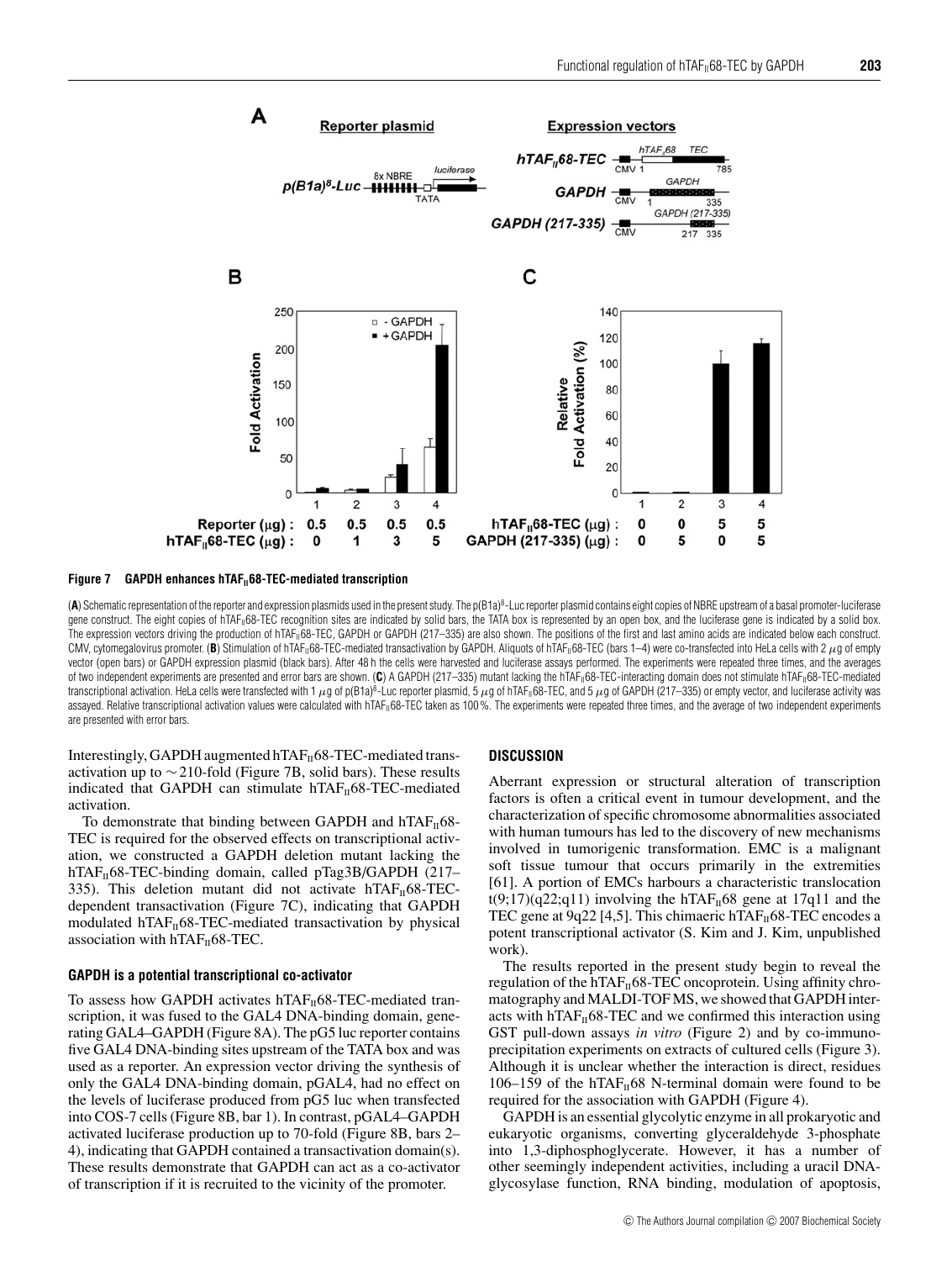

#### **Figure 8 Transactivation by a GAL4–GAPDH fusion protein**

(**A**) Schematic representation of the reporter plasmid and expression vectors. The pG5 luc reporter plasmid contains five GAL4-binding sites upstream of the luciferase gene. The GAL4 recognition sites are indicated with solid bars, the TATA box is represented by a shaded box, and the luciferase gene by a solid box. The expression vectors driving the production of GAL4 or GAL4–GAPDH are also presented. The positions of the first and last amino acids of the GAPDH construct are indicated below the construct. (**B**) Transactivation by GAPDH. COS-7 cells were co-transfected with 0.1  $\mu$ g of pG5 luc reporter plasmid and 0, 0.1, 0.3 or 0.5  $\mu$ g of GAL4–GAPDH (bars 1–4). For all reactions the total amount of transfected pGAL4–GAPDH DNA was adjusted to 0.5  $\mu$ g with empty vector, pGAL4. After 48 h the cells were harvested and luciferase assays were performed. The experiments were repeated three times, and the average of two independent experiments is presented and the error bars are shown.

DNA replication and DNA repair [13], and we have now shown that it is able to stimulate  $hTAF_{II}68-TEC$ -mediated transactivation (Figure 7). This effect was dose-dependent and required the region of GAPDH that interacts with  $hTAF_{II}68-TEC$ . It seems possible that GAPDH also interacts with other transcriptional regulators.

Because of its abundance, GAPDH is often regarded as a stable marker protein in contrast with the dynamic changes of other proteins. However, GAPDH expression is also dynamic, being affected by hypoxic stress [62]. It also accumulates in the nucleus after cells are treated with genotoxic drugs such as mercaptopurine or thioguanine [16,63]. Because hTAF $_H$ 68-TEC is a transcriptional activator and its activity is modulated by GAPDH (Figure 7), it would be interesting to see whether exposure to hypoxic stress or genotoxic drugs modulates its activity. In fact, treatment with 6-mercaptopurine stimulates the transcriptional activity of the orphan nuclear hormone receptor NOR-1 (the rat homologue of the human TEC receptor) and Nurr1 [64,65], but little is currently known of these effects. Our finding of the presence of some GAPDH in the nucleus

(Figure 6) is consistent with other reports [16,66]. Since hTAF $_{II}$ 68-TEC is nuclear [55], the interaction between hTAF $_{II}$ 68-TEC and GAPDH may occur within the nucleoplasm. Interestingly, this interaction also appears to lead to the translocation of a fraction of GAPDH from the cytoplasm to the nucleus (Figure 6B). Using GST pull-down assays, we showed that the C-terminal part of hTAF $_{II}$ 68 (NTD) harbours a binding site for GAPDH, and it is interesting that amino acids 106–159 of hTAF $_{II}$ 68 (NTD) are required for the interaction with GAPDH, because we have shown that amino acids 75–159 are involved in the interaction with v-Src [55]. It is therefore possible that the C-terminal part of  $hTAF<sub>II</sub>68$  (NTD) is specialized to participate in protein–protein interactions. Using recombinant proteins in GST pull-down assays, we showed that GAPDH harbours at least three independent binding sites for  $hTAF<sub>II</sub>68 (NTD)$  (Figure 5), suggesting that the association of GAPDH with hTAF $_H$ 68 (NTD) can be mediated by three different domains of a single molecule or that the stoichiometry of the interaction is greater than one. Further experiments are required to distinguish these possibilities.

We showed that GAPDH can modulate hTA $F_{II}$ 68-TEC-mediated transactivation (Figure 7). However, although GAPDH has intrinsic transactivation activity (Figure 8), the precise mechanism underlying this effect is unclear. One possibility is that GAPDH acts as a bridging factor linking an  $hTAF<sub>II</sub>68-TEC$  molecule to components of the transcription initiation machinery. Consistent with this speculation, GAPDH was recently identified as a cofactor of the Oct-1 coactivator complex, OCA-S (Oct-1 CoActivator in S-phase) [47], which is essential for S-phase-dependent histone H2B transcription; using stimulation of Oct-1 transcription in an *in vitro* assay, OCA-S was purified from a HeLa cell nuclear extract and found to contain seven proteins: nm23-H1, nm23- H2, uracil-DNA glycosylase, lactate dehydrogenase, Hsp70, Sti1 and GAPDH. The last also associates with PML in an interaction that is dependent on the presence of RNA [50], and the possible significance of this GAPDH–PML interaction was indicated by a recent study which revealed an association of PML nuclear bodies with transcriptionally active genomic regions [51].

In conclusion, the findings of the present study provide new evidence that  $hTAF<sub>II</sub>68-TEC$  function can be modulated by GAPDH. Unlike EWS-TEC which can transform CFK2 chondrogenic cells [67], the transforming activity of  $hTAF<sub>II</sub>68-TEC$  has yet to be assessed. Thus it would be of interest to determine whether GAPDH can collaborate with  $hTAF<sub>II</sub>68-TEC$  to transform cells into EMC tumours.

This research was supported by a Korea Research Foundation Grant funded by the Korean Government (MOEHRD, Basic Research Promotion Fund; KRF-2006-312-C00414), by the Seoul Research and Business Development Program (10816), and by the Advanced Basic Research Laboratory Program (R14-2002-012-01002-0) of the KOSEF. S. K. and J. L. were recipients of Seoul Science Fellowships and of a research fellowship BK21 from the Ministry of Education and Human Resources Development.

#### **REFERENCES**

- 1 Clark, J., Benjamin, H., Gill, S., Sidhar, S., Goodwin, G., Crew, J., Gusterson, B. A., Shipley, J. and Cooper, C. S. (1996) Fusion of the EWS gene to CHN, a member of the steroid/thyroid receptor gene superfamily, in a human myxoid chondrosarcoma. Oncogene **12**, 229–235
- 2 Labelle, Y., Zucman, J., Stenman, G., Kindblom, L. G., Knight, J., Turc-Carel, C., Dockhorn-Dworniczak, B., Mandahl, N., Desmaze, C., Peter, M. et al. (1995) Oncogenic conversion of a novel orphan nuclear receptor by chromosome translocation. Hum. Mol. Genet. **4**, 2219–2226
- 3 Labelle, Y., Bussieres, J., Courjal, F. and Goldring, M. B. (1999) The EWS/TEC fusion protein encoded by the t(9;22) chromosomal translocation in human chondrosarcomas is a highly potent transcriptional activator. Oncogene **18**, 3303–3308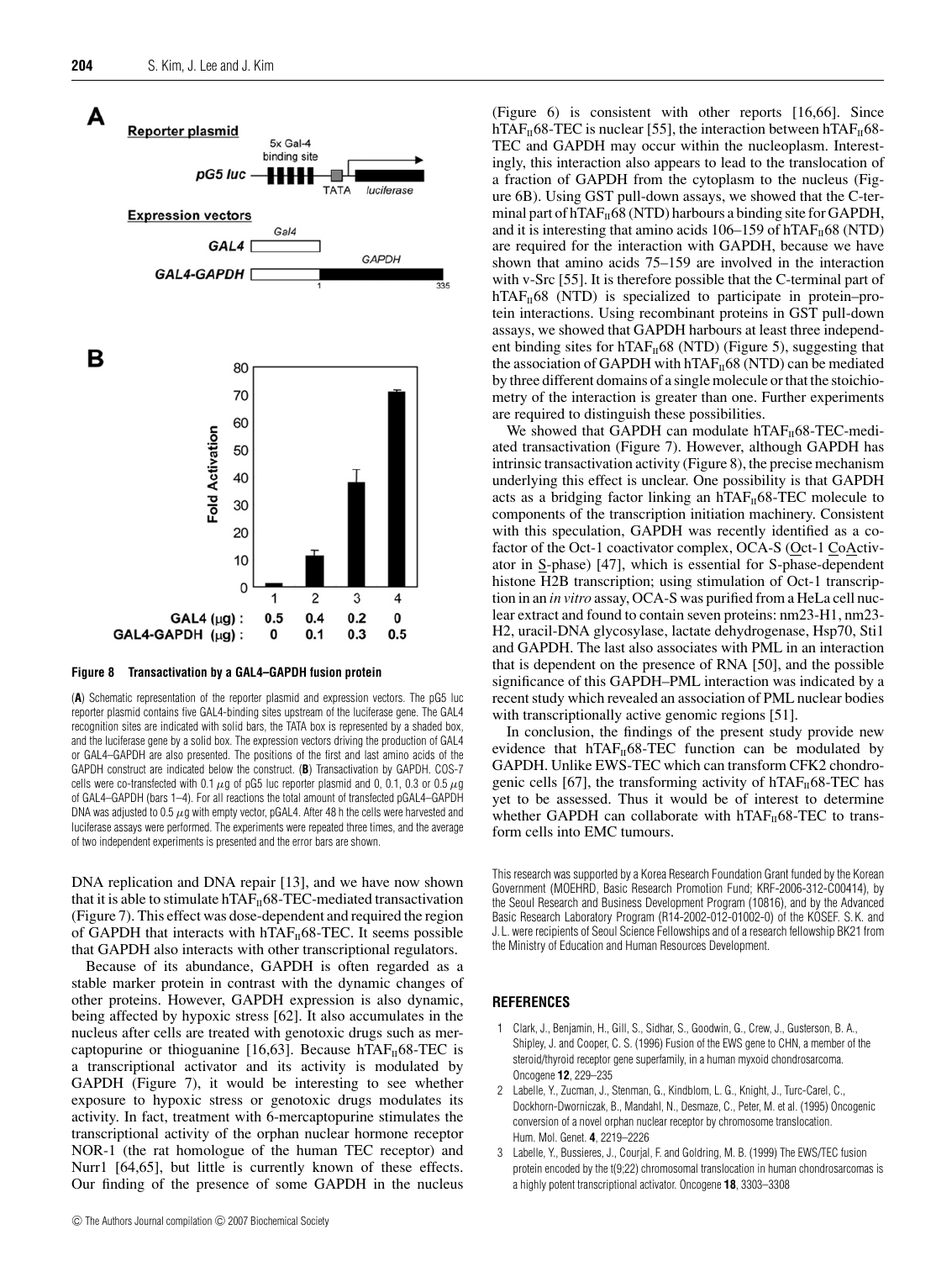- 4 Sjogren, H., Meis-Kindblom, J., Kindblom, L. G., Aman, P. and Stenman, G. (1999) Fusion of the EWS-related gene TAF2N to TEC in extraskeletal myxoid chondrosarcoma. Cancer Res. **59**, 5064–5067
- 5 Attwooll, C., Tariq, M., Harris, M., Coyne, J. D., Telford, N. and Varley, J. M. (1999) Identification of a novel fusion gene involving  $hTAF<sub>II</sub>68$  and CHN from a t(9;17)(q22;q11.2) translocation in an extraskeletal myxoid chondrosarcoma. Oncogene **18**, 7599–7601
- 6 Bertolotti, A., Lutz, Y., Heard, D. J., Chambon, P. and Tora, L. (1996) hTAF(II)68, a novel RNA/ssDNA-binding protein with homology to the pro-oncoproteins TLS/FUS and EWS is associated with both TFIID and RNA polymerase II. EMBO J. **15**, 5022–5031
- 7 Morohoshi, F., Arai, K., Takahashi, E. I., Tanigami, A. and Ohki, M. (1996) Cloning and mapping of a human RBP56 gene encoding a putative RNA binding protein similar to FUS/TLS and EWS proteins. Genomics **38**, 51–57
- 8 Delattre, O., Zucman, J., Melot, T., Garau, X. S., Zucker, J. M., Lenoir, G. M., Ambros, P. F., Sheer, D., Turc-Carel, C., Triche, T. J. et al. (1994) The Ewing family of tumors – a subgroup of small-round-cell tumors defined by specific chimeric transcripts. N. Engl. J. Med. **331**, 294–299
- 9 Rabbitts, T. H., Forster, A., Larson, R. and Nathan, P. (1993) Fusion of the dominant negative transcription regulator CHOP with a novel gene FUS by translocation t(12;16) in malignant liposarcoma. Nat. Genet. **4**, 175–180
- 10 Ladanyi, M. (1995) The emerging molecular genetics of sarcoma translocations. Diagn. Mol. Pathol. **4**, 162–173
- 11 Kim, J. and Pelletier, J. (1999) Molecular genetics of chromosome translocations involving EWS and related family members. Physiol. Genomics **1**, 127–138
- 12 Ohkura, N., Hijikuro, M., Yamamoto, A. and Miki, K. (1994) Molecular cloning of a novel thyroid/steroid receptor superfamily gene from cultured rat neuronal cells. Biochem. Biophys. Res. Commun. **205**, 1959–1965
- 13 Sirover, M. A. (2005) New nuclear functions of the glycolytic protein, glyceraldehyde-3-phosphate dehydrogenase, in mammalian cells. J. Cell. Biochem. **95**, 45–52
- 14 Mazzola, J. L. and Sirover, M. A. (2003) Subcellular localization of human glyceraldehyde-3-phosphate dehydrogenase is independent of its glycolytic function. Biochim. Biophys. Acta **1622**, 50–56
- 15 Mazzola, J. L. and Sirover, M. A. (2003) Subcellular alteration of glyceraldehyde-3 phosphate dehydrogenase in Alzheimer's disease fibroblasts. J. Neurosci. Res. **71**, 279–285
- 16 Brown, V. M., Krynetski, E. Y., Krynetskaia, N. F., Grieger, D., Mukatira, S. T., Murti, K. G., Slaughter, C. A., Park, H. W. and Evans, W. E. (2004) A novel CRM1-mediated nuclear export signal governs nuclear accumulation of glyceraldehyde-3-phosphate dehydrogenase following genotoxic stress. J. Biol. Chem. **279**, 5984–5992
- 17 Glaser, P. E. and Gross, R. W. (1995) Rapid plasmenylethanolamine-selective fusion of membrane bilayers catalyzed by an isoform of glyceraldehyde-3-phosphate dehydrogenase: discrimination between glycolytic and fusogenic roles of individual isoforms. Biochemistry **34**, 12193–12203
- 18 Glaser, P. E., Han, X. and Gross, R. W. (2002) Tubulin is the endogenous inhibitor of the glyceraldehyde 3-phosphate dehydrogenase isoform that catalyzes membrane fusion: implications for the coordinated regulation of glycolysis and membrane fusion. Proc. Natl. Acad. Sci. U.S.A. **99**, 14104–14109
- 19 Hessler, R. J., Blackwood, R. A., Brock, T. G., Francis, J. W., Harsh, D. M. and Smolen, J. E. (1998) Identification of glyceraldehyde-3-phosphate dehydrogenase as a Ca2+-dependent fusogen in human neutrophil cytosol. J. Leukoc. Biol. **63**, 331–336
- 20 Robbins, A. R., Ward, R. D. and Oliver, C. (1995) A mutation in glyceraldehyde-3-phosphate dehydrogenase alters endocytosis in CHO cells. J. Cell Biol. **130**, 1093–1104
- 21 Kumagai, H. and Sakai, H. (1983) A porcine brain protein (35 K protein) which bundles microtubules and its identification as glyceraldehyde 3-phosphate dehydrogenase. J. Biochem. (Tokyo) **93**, 1259–1269
- 22 Huitorel, P. and Pantaloni, D. (1985) Bundling of microtubules by glyceraldehyde-3-phosphate dehydrogenase and its modulation by ATP. Eur. J. Biochem. **150**, 265–269
- 23 Duclos-Vallee, J. C., Capel, F., Mabit, H. and Petit, M. A. (1998) Phosphorylation of the hepatitis B virus core protein by glyceraldehyde-3-phosphate dehydrogenase protein kinase activity. J. Gen. Virol. **79**, 1665–1670
- 24 Engel, M., Seifert, M., Theisinger, B., Seyfert, U. and Welter, C. (1998) Glyceraldehyde-3-phosphate dehydrogenase and Nm23-H1/nucleoside diphosphate kinase A. Two old enzymes combine for the novel Nm23 protein phosphotransferase function. J. Biol. Chem. **273**, 20058–20065
- 25 Singh, R. and Green, M. R. (1993) Sequence-specific binding of transfer RNA by glyceraldehyde-3-phosphate dehydrogenase. Science **259**, 365–368
- 26 Zang, W. Q., Fieno, A. M., Grant, R. A. and Yen, T. S. (1998) Identification of glyceraldehyde-3-phosphate dehydrogenase as a cellular protein that binds to the hepatitis B virus posttranscriptional regulatory element. Virology **248**, 46–52
- 27 Meyer-Siegler, K., Mauro, D. J., Seal, G., Wurzer, J., deRiel, J. K. and Sirover, M. A. (1991) A human nuclear uracil DNA glycosylase is the 37-kDa subunit of glyceraldehyde-3-phosphate dehydrogenase. Proc. Natl. Acad. Sci. U.S.A. **88**, 8460–8464
- 28 Baxi, M. D. and Vishwanatha, J. K. (1995) Uracil DNA-glycosylase/glyceraldehyde-3-phosphate dehydrogenase is an Ap4A binding protein. Biochemistry **34**, 9700–9707
- 29 McNulty, S. E. and Toscano, Jr, W. A. (1995) Transcriptional regulation of glyceraldehyde-3-phosphate dehydrogenase by 2,3,7,8-tetrachlorodibenzo-p-dioxin. Biochem. Biophys. Res. Commun. **212**, 165–171
- 30 Krynetski, E. Y., Krynetskaia, N. F., Gallo, A. E., Murti, K. G. and Evans, W. E. (2001) A novel protein complex distinct from mismatch repair binds thioguanylated DNA. Mol. Pharmacol. **59**, 367–374
- 31 Ryazanov, A. G. (1985) Glyceraldehyde-3-phosphate dehydrogenase is one of the three major RNA-binding proteins of rabbit reticulocytes. FEBS Lett. **192**, 131–134
- 32 Nagy, E. and Rigby, W. F. (1995) Glyceraldehyde-3-phosphate dehydrogenase selectively binds AU-rich RNA in the NAD+-binding region (Rossmann fold). J. Biol. Chem. **270**, 2755–2763
- 33 De, B. P., Gupta, S., Zhao, H., Drazba, J. A. and Banerjee, A. K. (1996) Specific interaction in vitro and in vivo of glyceraldehyde-3-phosphate dehydrogenase and LA protein with cis-acting RNAs of human parainfluenza virus type 3. J. Biol. Chem. **271**, 24728–24735
- 34 Schultz, D. E., Hardin, C. C. and Lemon, S. M. (1996) Specific interaction of glyceraldehyde 3-phosphate dehydrogenase with the 5 -nontranslated RNA of hepatitis A virus. J. Biol. Chem. **271**, 14134–14142
- 35 Yi, M., Schultz, D. E. and Lemon, S. M. (2000) Functional significance of the interaction of hepatitis A virus RNA with glyceraldehyde 3-phosphate dehydrogenase (GAPDH): opposing effects of GAPDH and polypyrimidine tract binding protein on internal ribosome entry site function. J. Virol. **74**, 6459–6468
- 36 Lin, S. S., Chang, S. C., Wang, Y. H., Sun, C. Y. and Chang, M. F. (2000) Specific interaction between the hepatitis delta virus RNA and glyceraldehyde 3-phosphate dehydrogenase: an enhancement on ribozyme catalysis. Virology **271**, 46–57
- Dollenmaier, G. and Weitz, M. (2003) Interaction of glyceraldehyde-3-phosphate dehydrogenase with secondary and tertiary RNA structural elements of the hepatitis A virus 3' translated and non-translated regions. J. Gen. Virol. **84**, 403-414
- 38 Berry, M. D. and Boulton, A. A. (2000) Glyceraldehyde-3-phosphate dehydrogenase and apoptosis. J. Neurosci. Res. **60**, 150–154
- 39 Saunders, P. A., Chen, R. W. and Chuang, D. M. (1999) Nuclear translocation of glyceraldehyde-3-phosphate dehydrogenase isoforms during neuronal apoptosis. J. Neurochem. **72**, 925–932
- 40 Ishitani, R., Tanaka, M., Sunaga, K., Katsube, N. and Chuang, D. M. (1998) Nuclear localization of overexpressed glyceraldehyde-3-phosphate dehydrogenase in cultured cerebellar neurons undergoing apoptosis. Mol. Pharmacol. **53**, 701–707
- 41 Ishitani, R., Sunaga, K., Tanaka, M., Aishita, H. and Chuang, D. M. (1997) Overexpression of glyceraldehyde-3-phosphate dehydrogenase is involved in low K+-induced apoptosis but not necrosis of cultured cerebellar granule cells. Mol. Pharmacol. **51**, 542–550
- 42 Ishitani, R. (1997) A role for GAPDH in neuronal apoptosis. Seikagaku **69**, 1107–1111
- 43 Ishitani, R., Kimura, M., Sunaga, K., Katsube, N., Tanaka, M. and Chuang, D. M. (1996) An antisense oligodeoxynucleotide to glyceraldehyde-3-phosphate dehydrogenase blocks age-induced apoptosis of mature cerebrocortical neurons in culture. J. Pharmacol. Exp. Ther. **278**, 447–454
- 44 Saunders, P. A., Chalecka-Franaszek, E. and Chuang, D. M. (1997) Subcellular distribution of glyceraldehyde-3-phosphate dehydrogenase in cerebellar granule cells undergoing cytosine arabinoside-induced apoptosis. J. Neurochem. **69**, 1820–1828
- 45 Ishitani, R. and Chuang, D. M. (1996) Glyceraldehyde-3-phosphate dehydrogenase antisense oligodeoxynucleotides protect against cytosine arabinonucleoside-induced apoptosis in cultured cerebellar neurons. Proc. Natl. Acad. Sci. U.S.A. **93**, 9937–9941
- 46 Tajima, H., Tsuchiya, K., Yamada, M., Kondo, K., Katsube, N. and Ishitani, R. (1999) Over-expression of GAPDH induces apoptosis in COS-7 cells transfected with cloned GAPDH cDNAs. Neuroreport **10**, 2029–2033
- 47 Zheng, L., Roeder, R. G. and Luo, Y. (2003) S phase activation of the histone H2B promoter by OCA-S, a coactivator complex that contains GAPDH as a key component. Cell **114**, 255–266
- 48 Kimura, M., Suzuki, H. and Ishihama, A. (2002) Formation of a carboxy-terminal domain phosphatase (Fcp1)/TFIIF/RNA polymerase II (pol II) complex in Schizosaccharomyces pombe involves direct interaction between Fcp1 and the Rpb4 subunit of pol II. Mol. Cell. Biol. **22**, 1577–1588
- 49 Mitsuzawa, H., Kimura, M., Kanda, E. and Ishihama, A. (2005) Glyceraldehyde-3-phosphate dehydrogenase and actin associate with RNA polymerase II and interact with its Rpb7 subunit. FEBS Lett. **579**, 48–52
- 50 Carlile, G. W., Tatton, W. G. and Borden, K. L. (1998) Demonstration of a RNA-dependent nuclear interaction between the promyelocytic leukaemia protein and glyceraldehyde-3-phosphate dehydrogenase. Biochem. J. **335**, 691–696